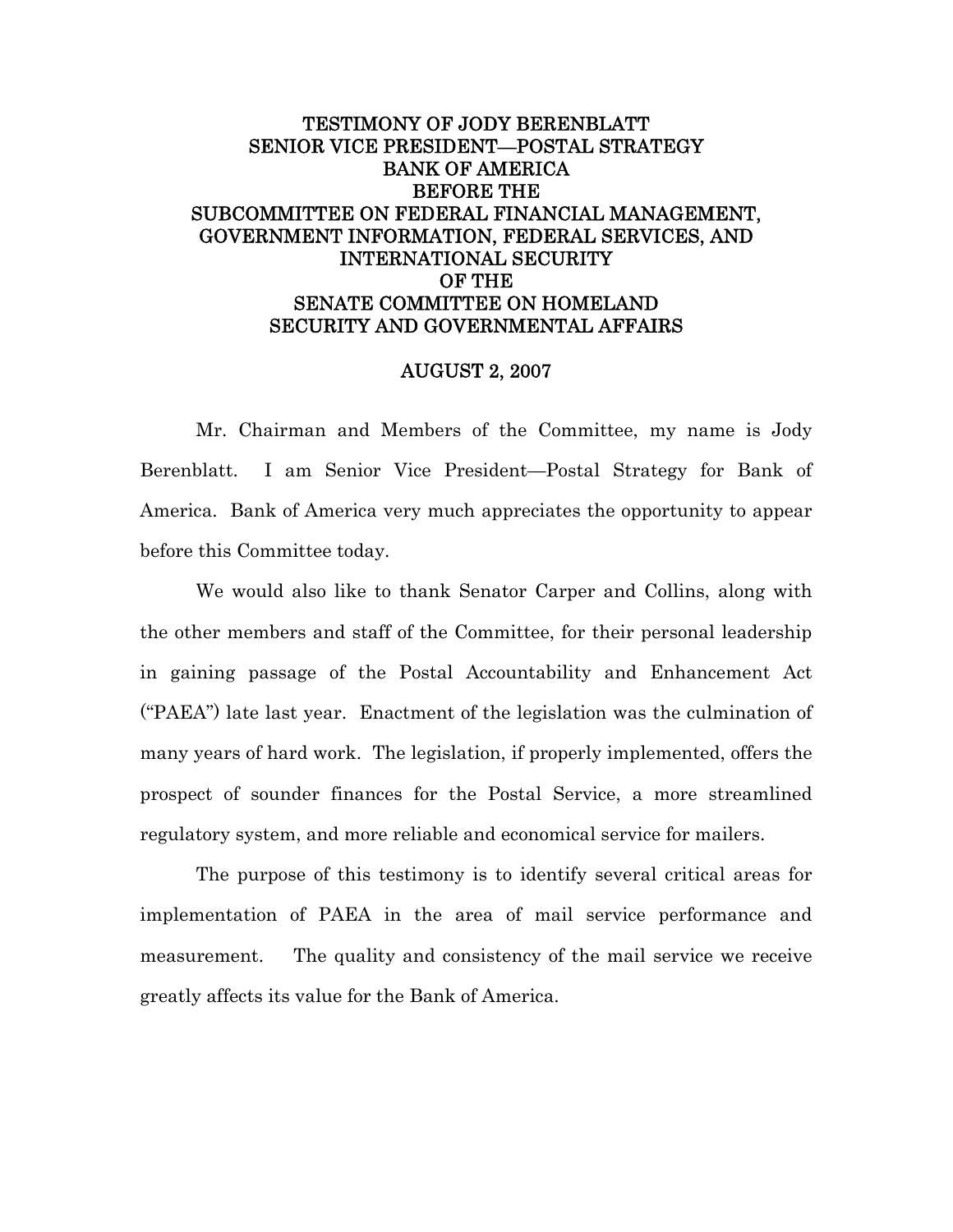### I. BANK OF AMERICA' S INTEREST IN MAIL SERVICE PERFORMANCE AND MEASUREMENT

Bank of America Corporation, headquartered in Charlotte, North Carolina, provides a full range of banking, investing, asset management and other financial and risk-management products and services to individual consumers, small and middle market businesses, local and state governments and large corporations. We are the second largest bank in the United States in revenue, and the 12th largest firm on the Fortune 500 list for 2006. We are also the No. 1 overall Small Business Administration lender in the United States, the No. 1 SBA lender to minority-owned small businesses, and by several measures, the largest issuer of credit cards in the United States.

Bank of America uses the mail for operations and marketing communications to both our existing and prospective customers. In 2006, we mailed approximately 1.4 billion pieces of First-Class Mail (billing statements, privacy notices, etc.), and approximately 1.9 billion pieces of Standard Mail (welcome packages, marketing materials, etc.). As such, the mail system is very important to us.

 I serve as industry co-chair of the First-Class Mail sub-team of the Mailers Technical Advisory Committee ("MTAC") Workgroup 114, entitled Establish Service Standards and Measurement (formed February 2007). In my role, I have facilitated the involvement of the Remittance Industry in the workgroup.

The Bank of America is also a member of the Association for Postal Commerce, which I currently serve as Vice Chairman, and several other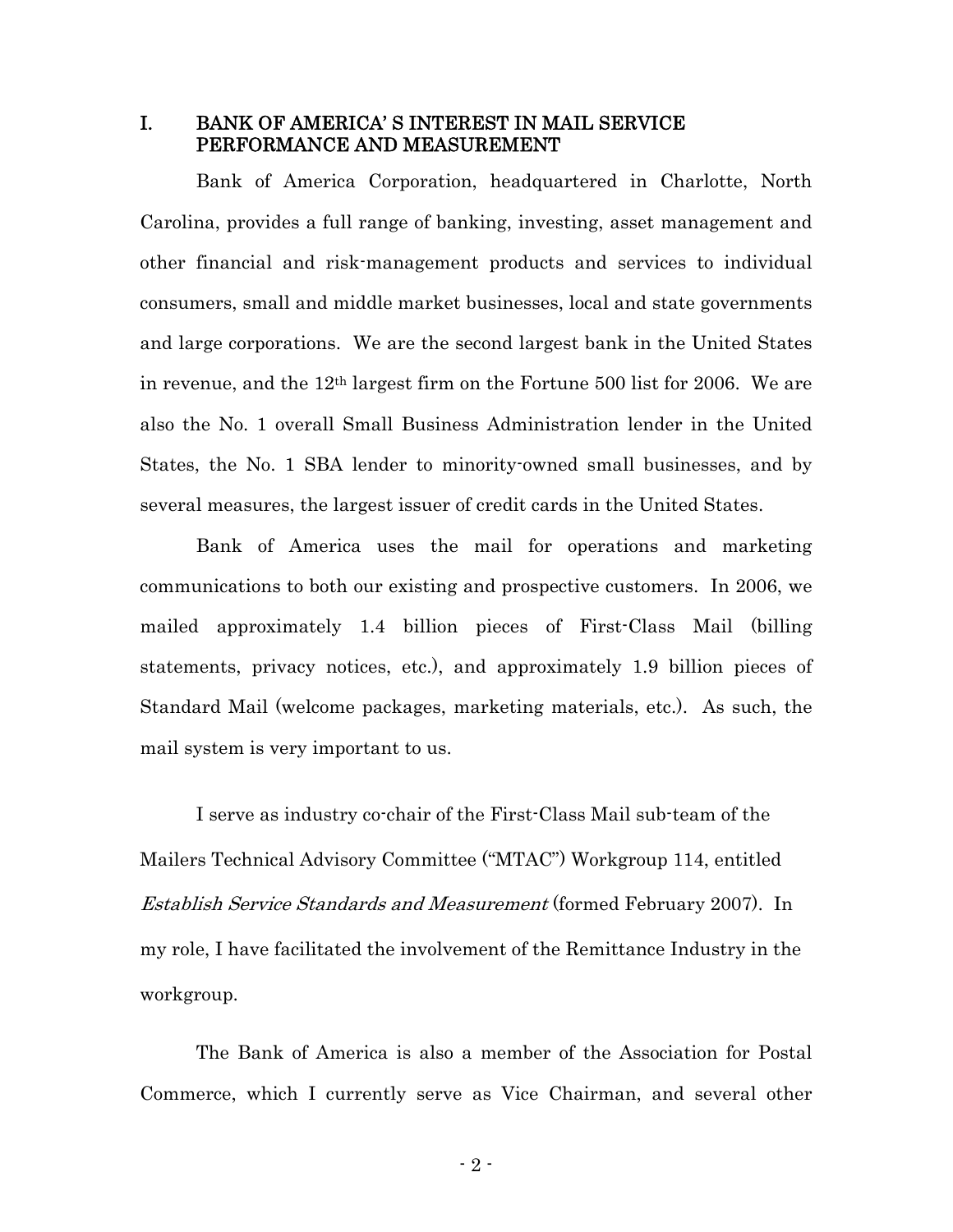associations of mailers, including the American Bankers Association, the Direct Marketing Association, the Major Mailers Association, and the National Postal Policy Council.

The establishment of service standards and a reporting system for all market-dominant products of the Postal Service is critically important. Financial institutions are subject to regulatory constraints on the delivery timing of our customer communications, so we must plan our production and entry schedules to avoid premature or untimely delivery. The ability to predict delivery times with reasonable precision is especially important for this planning.

Enhancements of the Postal Service's performance in relation to these standards will help drive improvements in service, thereby enhancing the value of the mail to current and future customers. And the enhanced value of mail should help to grow the mailstream. We support the PAEA statutory objective of achieving service performance that is cost effective and consistent with best business practices.

### II. ASSESSMENT OF CURRENT SERVICE PERFORMANCE

Current service performance is inconsistent and improvement of standards and measurements to enhance performance is therefore important. For example, while current service standards specify that all domestic First-Class Mail is to be delivered in three days or less, it is not. As a result, we often employ special services and experience extra expense for on-time delivery.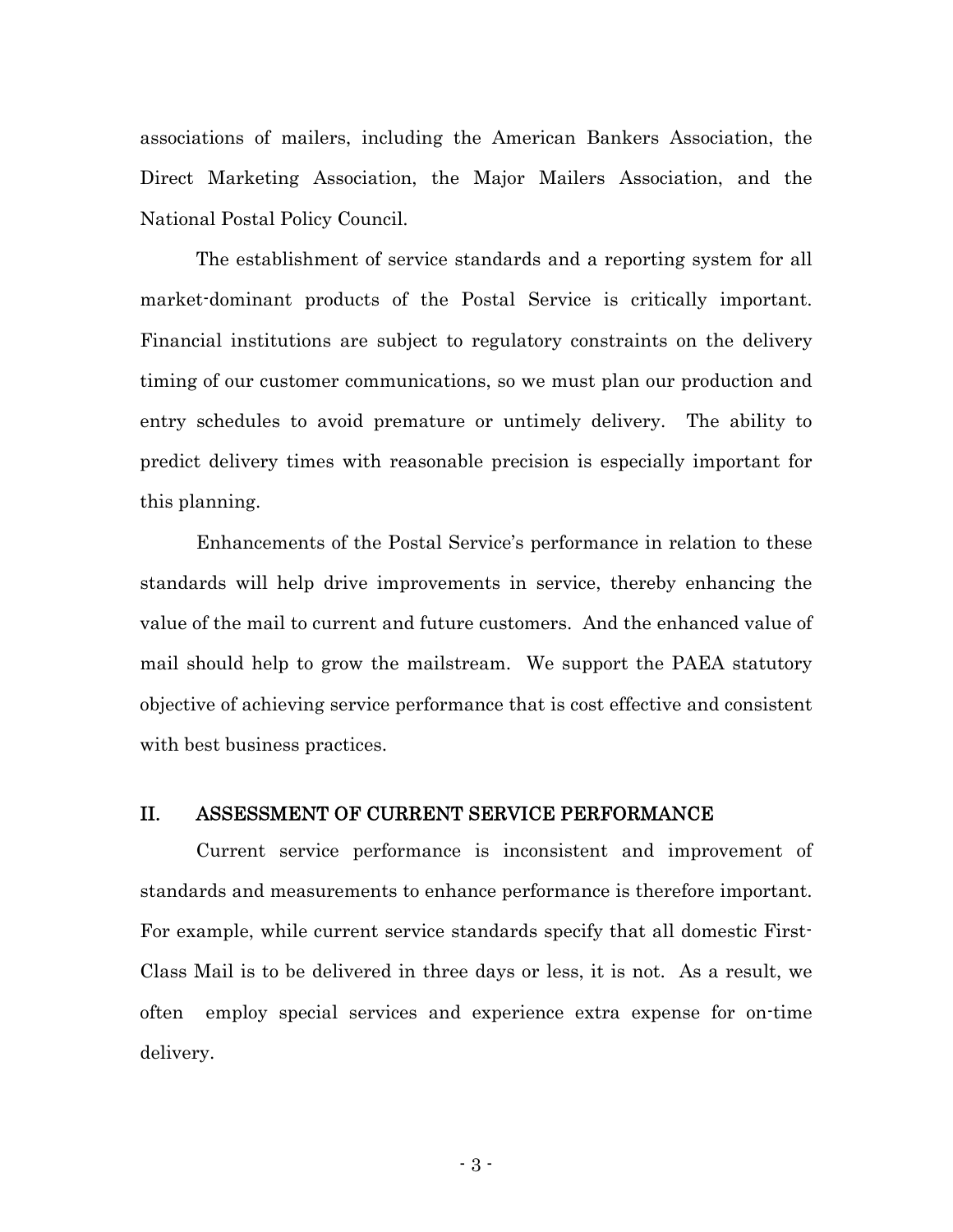Standard Mail, likewise, requires improvements to standards and measurements to enhance USPS performance. While the service standard for a piece of Standard Mail depends on its entry point and destination, all Standard Mail is supposed to be delivered within 10 days. Publicly available data again show that the Postal Service does not achieve its service standard consistently.

Even if the data pointed to a more acceptable result or were acceptable as is, the degree of inconsistent delivery is a large issue for mailers, large or small, trying to conduct business through the mails with either class of mail. Moving forward, we will work closely with the USPS to identify opportunities for improvement.

### III. SERVICE STANDARDS

The Postal Service's existing service standards for First-Class Mail and Standard Mail, if consistently met, are an excellent starting point for developing the service standards required by PAEA. Future changes to the standards need to strike a balance between service quality and cost, and recognize the general consensus of mailers' needs.

Changes in service standards should be communicated in a timely and regular fashion, in a format similar to the summary of changes appearing at the beginning of each new release of the Domestic Mail Manual. Any change in service standards should be publicly announced at least one quarter before the effective date of the change to allow mailers adequate time to make any necessary adjustments.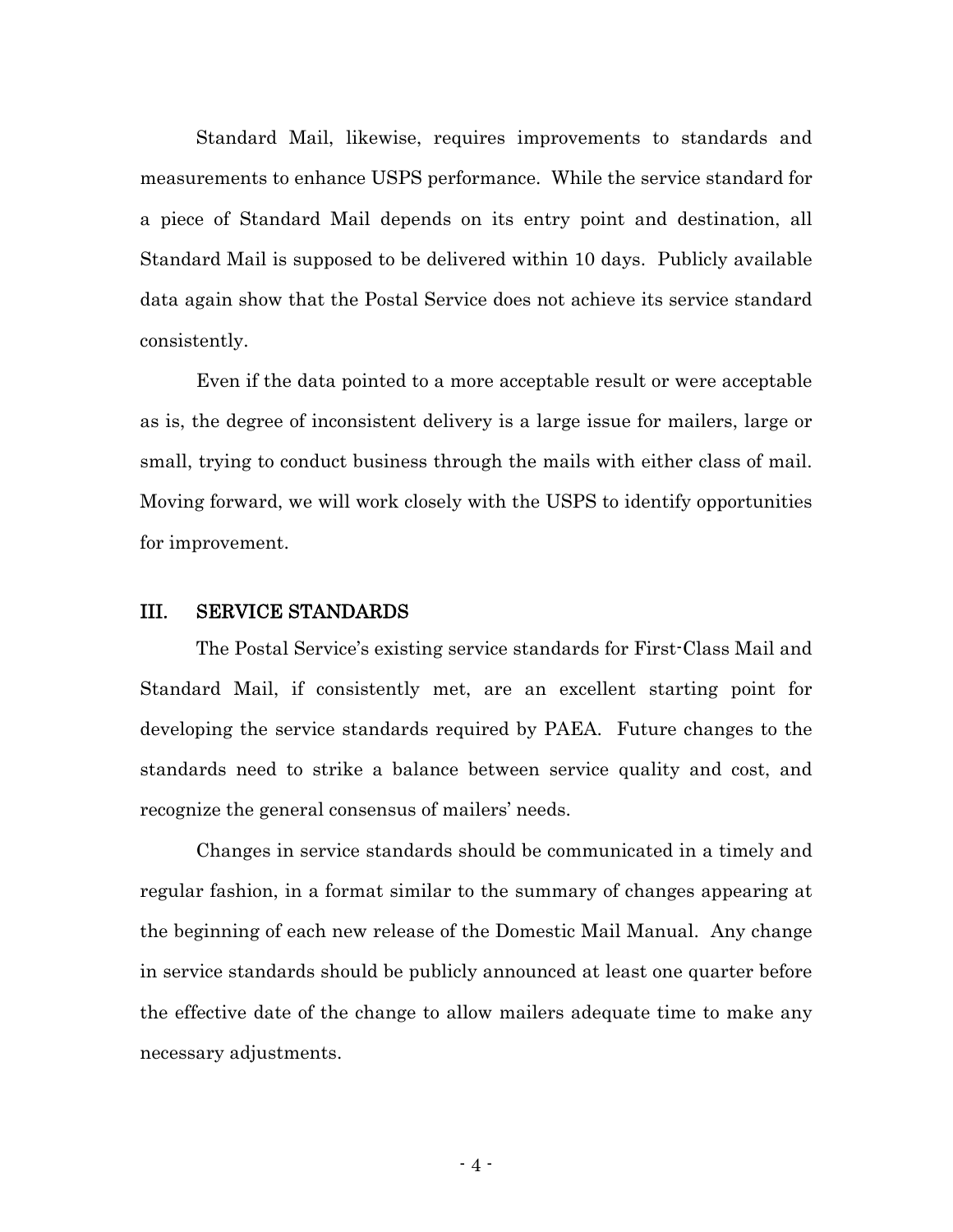The Postal Service should not be permitted unilaterally to lower existing service standards in any significant way. While limited changes to service standards may be appropriate (e.g., the realignment of standards for specific "city pairs" as the postal network changes), any major downward redefinition of acceptable service levels should not be permitted to occur without independent review.

Critical Entry Times ("CET") should also be specified in the service standards, and changes in CETs should be subject to the same review process as changes in delivery times. A critical entry time is defined as "[t]he latest time a particular class of transported mail can arrive at the destination post office to meet the service standard for mail processing, dispatch, and final delivery." USPS Library Reference N2006-1/1, *Glossary of Postal Terms* at 29.

An advance in the critical entry time is a mirror image of a delay in the applicable delivery time: each amounts to changes in the service standard. For example, consider an example where the CET for a First-Class mailing is currently 9:00 PM. This entry time will allow the Postal Service sufficient time to process the mail for next day delivery in the overnight service area and also allows the mailer sufficient time to produce the entire mailing by 8:00 PM, allowing entry by the CET. If the CET is now changed to 3:00 PM, the mailer will no longer have time to produce the full day of mail. All mail that is produced between 3:00 PM and 8:00 PM now effectively has an additional day added to its delivery time making it a two day delivery.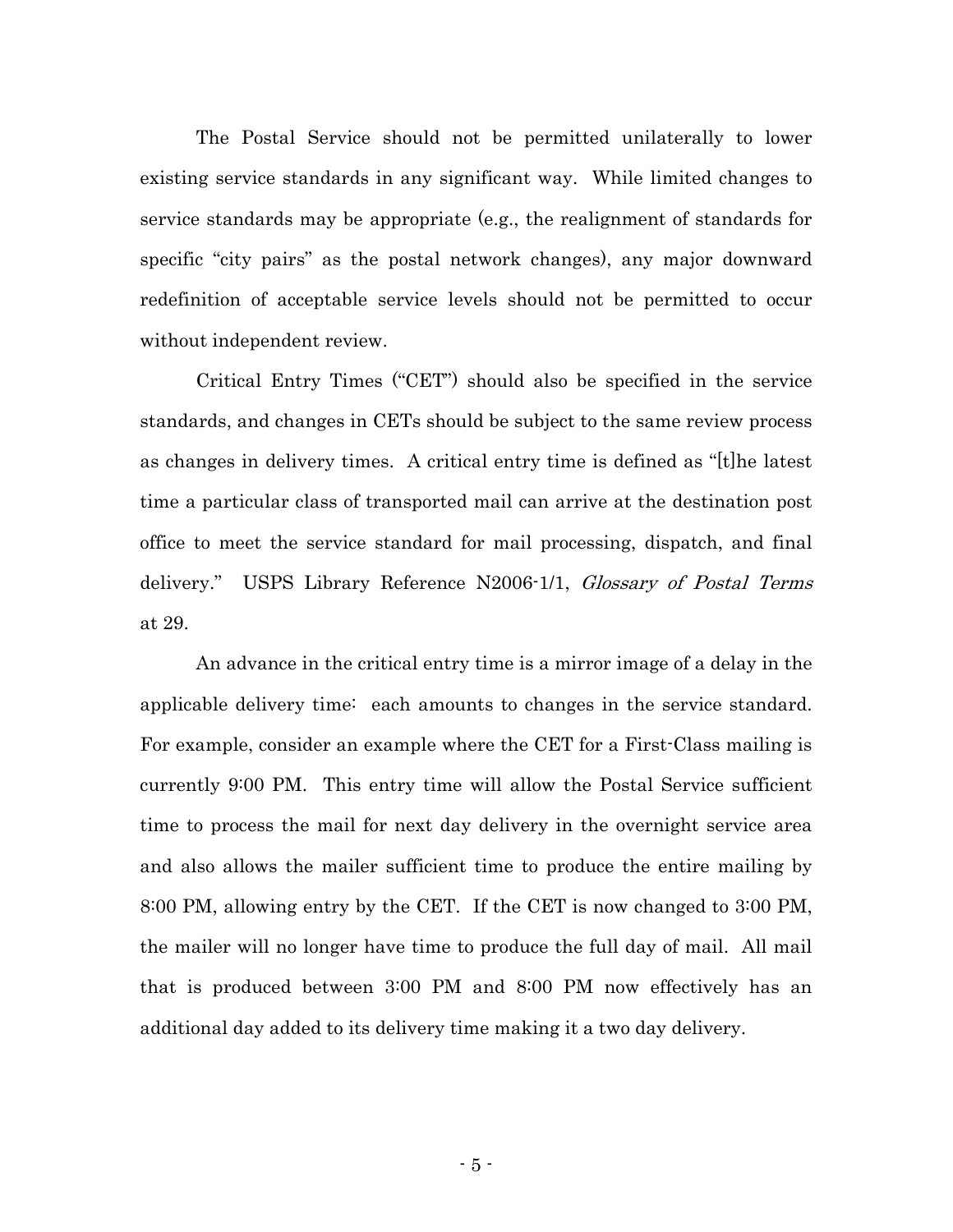Changes in CET could affect large volumes of mail. Large mailers can easily enter two million pieces of mail each day and produce almost 100,000 pieces of mail in an hour. A five hour CET change could affect half a million pieces of mail each day for such a mailer.

Service standards should also be published for the special services: (1) address corrections; (2) Post Office Boxes and Caller Services; (3) Business Reply Mail; (4) Certified Mail; (5) Registered Mail; (6) Certificate of Mailing; (7) Delivery Confirmation/Signature Confirmation; (8) Money Orders; (9) CONFIRM; and (10) Merchandise Return Service/Bulk Parcel Return Service.

Like mail delivery, the delivery of address correction information by the Postal Service has a "tail of the mail" distribution curve, with some corrections not showing up until one or more additional pieces have been mailed to the uncorrected address.

Given the lead time necessary to prepare mailings, address correction services will be much more effective in reducing the number of forwards for First-Class Mail and Undeliverable-as-Addressed Standard Mail if service standards are issued and met. Mailers who use address corrections need to know when they can expect the address correction information in order to integrate the address update into the current mail production process. Knowing the service standards for address corrections will help mailers reduce forwarding and returns for subsequent mailings.

Finally, changes in service quality need to be linked to the index-based rate cap established by Congress in 39 U.S.C. § 3622(d). As the Committee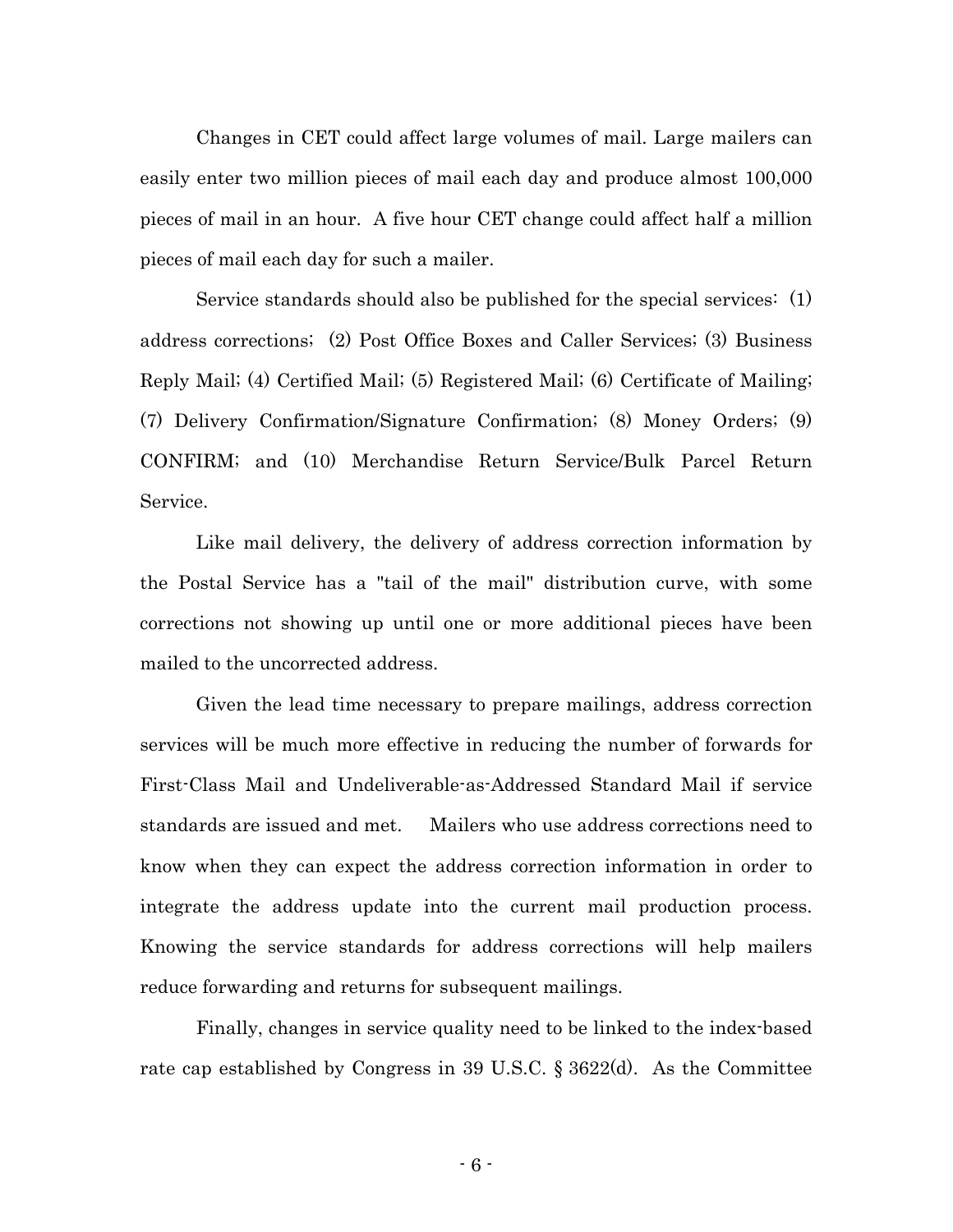members are aware, Section 3622(d) limits the average rate increase for market-dominant mail classes to increases in the Consumer Price Index. But meaningful before-and-after comparisons of prices for particular products or services require that the analysis control for any intervening changes in the quality of those products or services. The Section 3622(d) rate cap would become meaningless if the Postal Service were allowed to satisfy the constraint by reducing the quality of service offered. That would be akin to a Broadway musical being able to continue to charge their patrons \$100 for a box but seating them in the balcony, having the show begin several hours—or days—after the advertised curtain time, and requiring the audience to perform the songs and dances themselves and clean up the theater before and after the performance. Major and systematic reductions in actual service quality are tantamount to rate increases, and should count against maximum increases allowed by Section 3622(d). In fact, Postcomm, the regulator for Royal Mail, does adjust the price cap to reflect service degradation.

## IV. REPORTING OF ACTUAL DELIVERY PERFORMANCE

### A. Basic Issues

The development of an effective system of performance measurement is as important as—indeed, more important than—the development of service standards.

First, to the extent that actual service performance falls short of the standard—either in actual delivery time or in the range of variance from the standard—mailers rationally base their mail critical entry times and points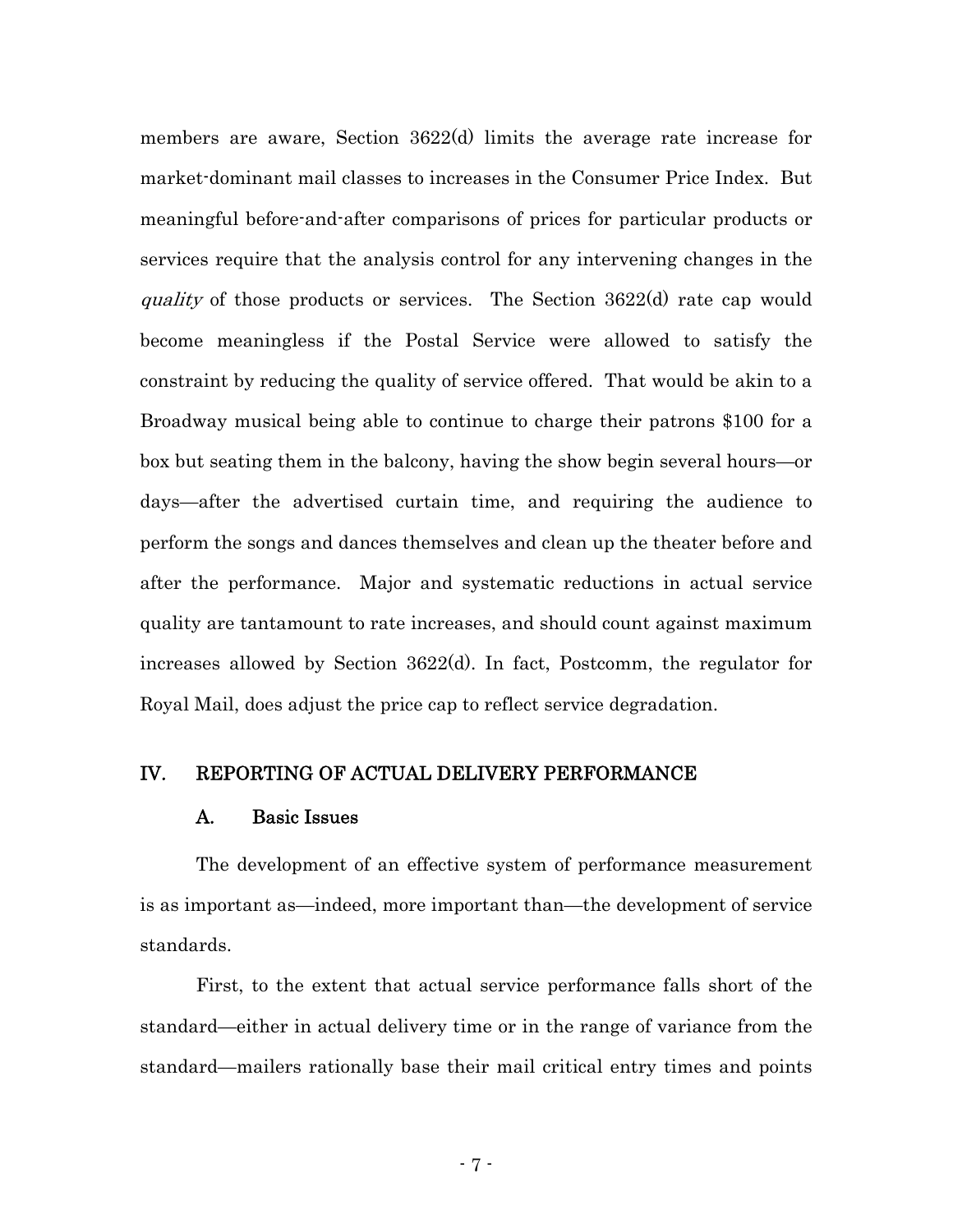on actual service, not nominal service standards. Accurate performance data enable mailers to identify locations and facilities where service has deteriorated, and thereby enables mailers to adjust entry times and entry points to mitigate, to the extent possible, the resulting commercial injury to the mailer. For example, call centers often need to be staffed around the expected delivery time of a mailing. If delivery in a particular geographic area is expected at seven days for a marketing mailing but the mail is not actually delivered in that timeframe, there is no reason for the mailer to incur the extra personnel costs of staffing the call center before the mail is actually delivered.

Second, credible public data on service performance provide the necessary information for Postal Service managers to prevent and eliminate service problems. Indeed, this is probably a more effective incentive for change than fines or penalties.

Finally, credible public data allow mailers and the Postal Service to discuss performance issues. Six Sigma shows that data-driven communication and discussion are central to improvement. Problems must be identified, possible solutions must be tested, and workable solutions must be communicated before improvement occurs.

Bank of America is an enthusiastic user of Six Sigma, a data-driven method of process control that can be used to reduce defects in any process whether manufacturing/transactional or product/service delivery. The Bank uses Six Sigma in all of our businesses. A process that experiences fewer than 3.4 defects per million opportunities is considered to be performing at a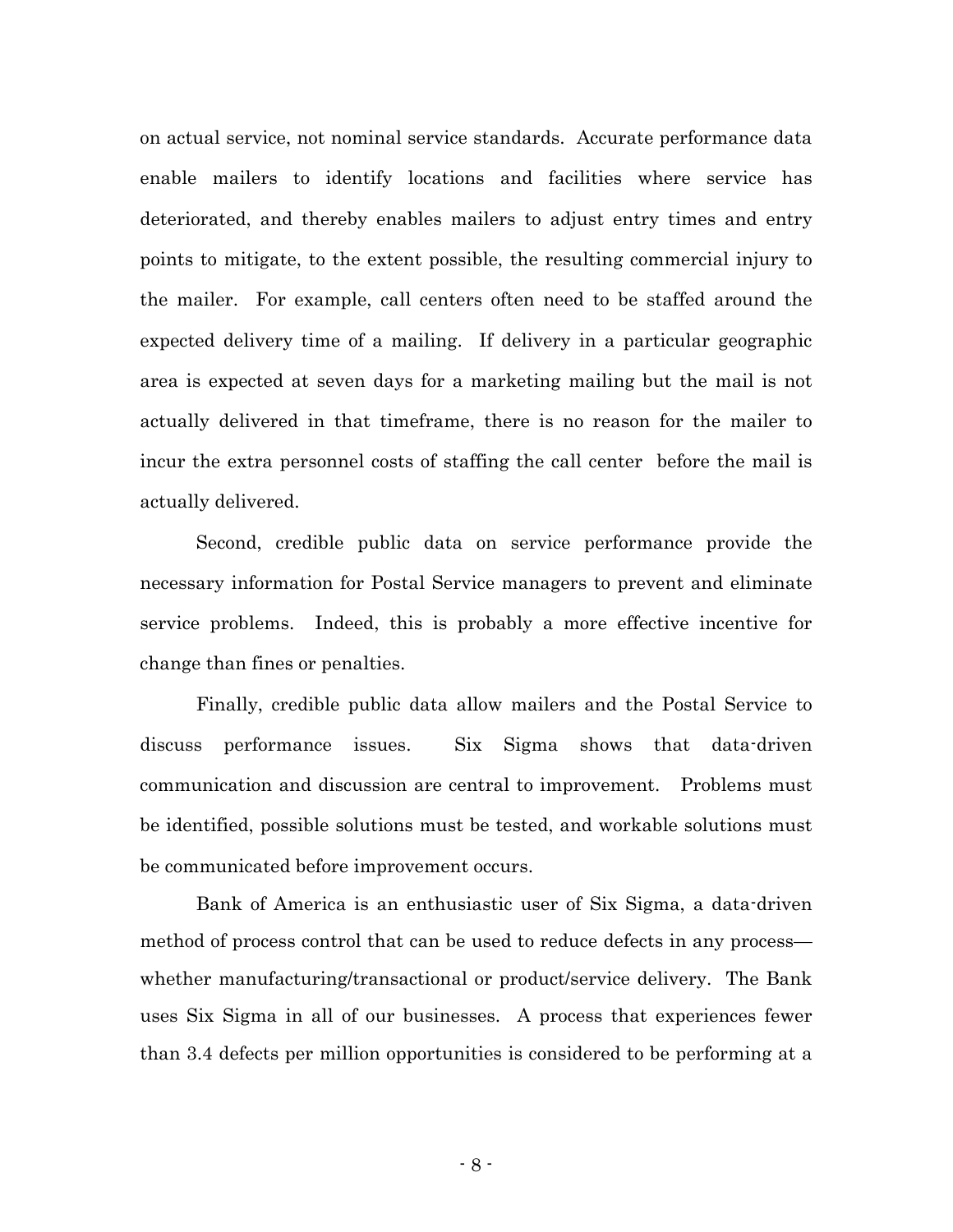"Six Sigma" level. A central principle of Six Sigma is that measurement must precede improvement.

 To accomplish these purposes, however, data on actual performance must be detailed (i.e., geographically disaggregated), accurate, reliable and current. In addition, the performance reports should indicate not only the average time for mail delivery between two points, but the distribution of the variance from standard for the portion of the mail that is delivered late (the "tail of the mail").

The Postal Service should provide web-based access to performance data in the level of granularity or detail currently provided in the quarterly Service Standard disc—in other words, the ability to search by product, shape (postcards, letters, flats and parcels) and by 3-digit Origin/Destination ZIP Code pairs. Allowing mailers to access raw data is much less costly than requiring the USPS to develop and distribute detailed measurement data reports. More importantly, it facilitates communication and discussion, which leads to improved performance.

Bank of America shares the Postal Service's belief in the long-run promise of Intelligent Mail and the intent to use IM as the mechanism for generating service performance data. In fact, the Bank of America and the Postal Service are currently seeking regulatory approval of a Negotiated Service Agreement ("NSA") under which we would agree to serve as a largescale test bed for Intelligent Mail technologies. It is important to recognize, however, that Intelligent Mail is new and not yet fully deployed. For formats where it is not widely used, other measures may be necessary to measure performance until IM is fully mature.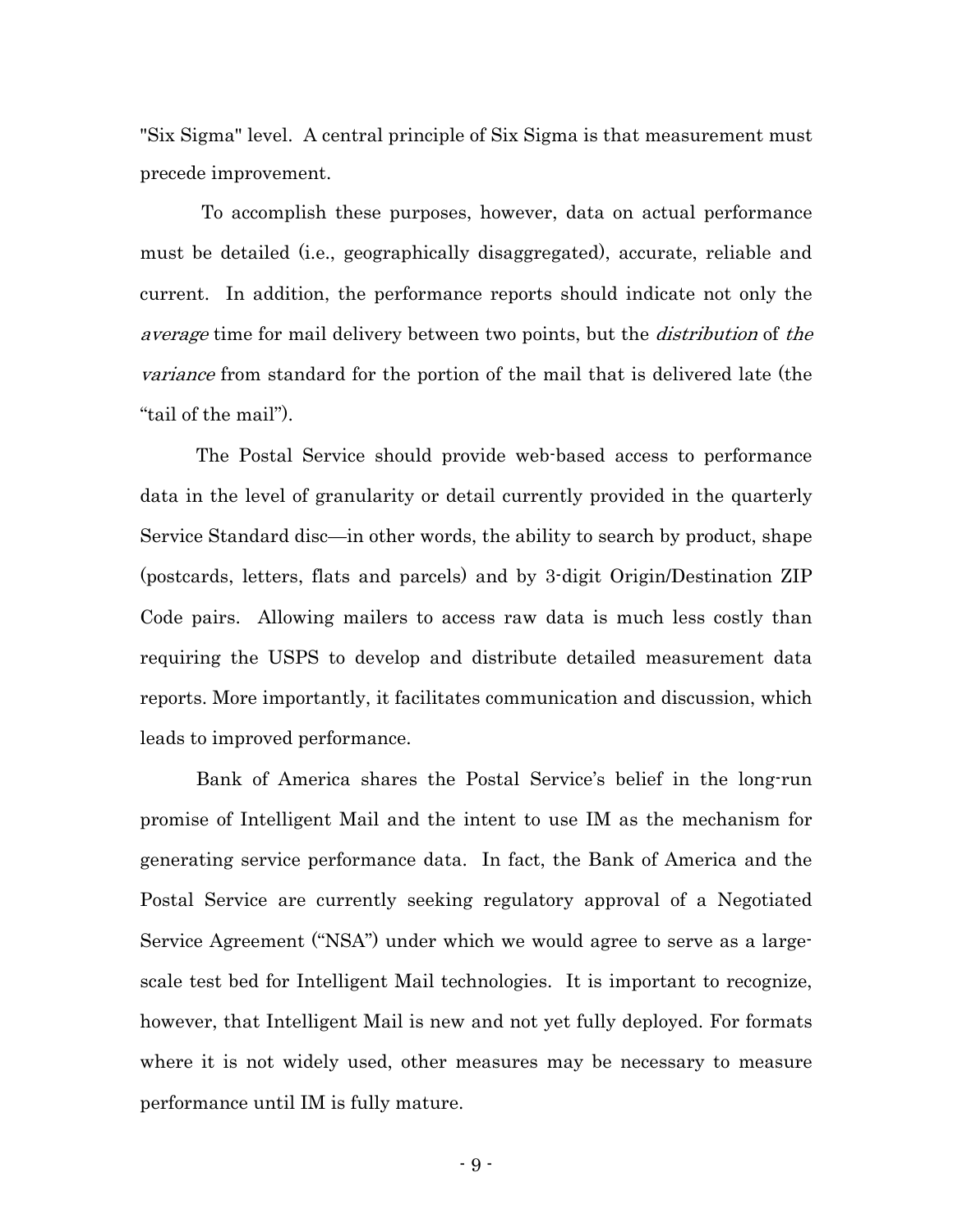In this regard, the USPS should take advantage of its existing membership in the International Post Corporation ("IPC") by leveraging the wealth of expertise and experience of the IPC to explore standards and measurement practices developed by IPC that could be used for the USPS. Founded in 1989, the IPC is a cooperative association of 24 member postal operators in Europe, North America, and Asia-Pacific. The Postal Service and the mailing community should explore further the model that the International Post Corporation uses for service standards and performance measurement of the Postal Service's counterparts in other advanced industrial economies. Attached to this testimony is a PowerPoint presentation by IPC summarizing its performance measurement standards and models.

#### B. Special Concerns of Remittance Mail Industry

Detailed performance data are especially important for businesses that receive remittance mail. Remittance mail contains a payment, usually a check, big or small, sent to a creditor's address via First-Class Mail. Notwithstanding electronic bill payment, mail of this kind totaled over 9 billion pieces in FY 2006 and represents over 20 percent of total First-Class Single-Piece Mail volume. Remittance mail conservatively accounts for at least \$20 billion of commerce in transit on an average day.

Every day that a financial transaction remains undelivered has an equal and calculable impact upon its recipient, which can be measured based upon the size of the payment and the collecting firm's cost of capital.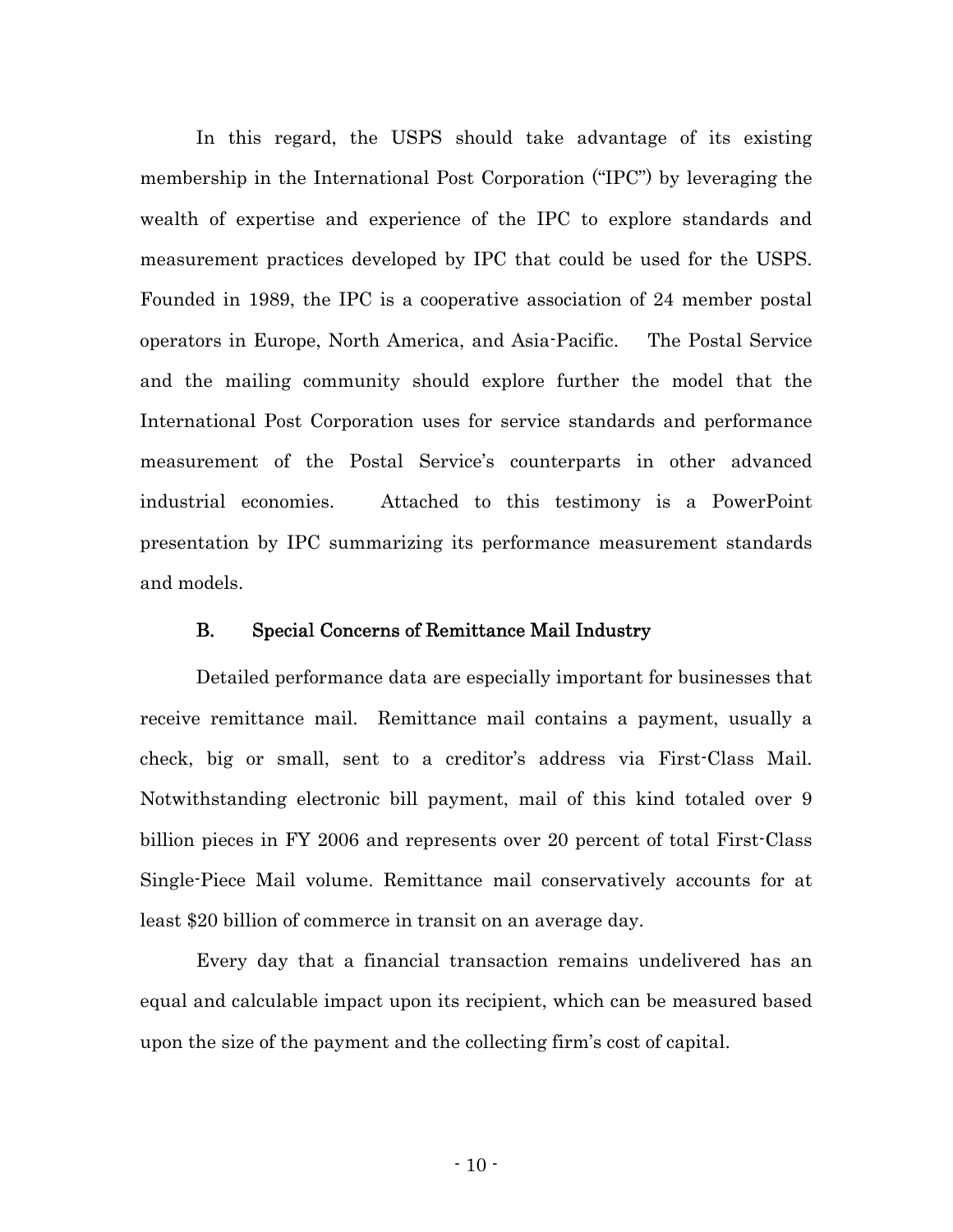There is general consensus that the existing system for measuring the performance of First-Class Mail—External First-Class Measurement System ("EXFC")—is inadequate to the needs of the remittance mail industry. The data publicly reported by EXFC reveal only the percentage of mail delivered that satisfies a particular standard  $(e.g., that 92\%$  of overnight mail was delivered within standard). This binary, all-or-nothing reporting provides no incentive to the USPS for *early* delivery  $\cdot$  the reported data do not disclose the percentage of mail that *exceeds* standard, let alone by how much.

Nor do the reports disclose by how many days the mail fails to meet the delivery standards. This is a serious omission. Late mail, "the tail of the mail," can be one or more days late. A long tail has extremely serious consequences, even when the average piece—or even the vast majority of pieces—is delivered within standard. Because all delivery-day delays are equally consequential from the industry's vantage point, a payment delivered two days late has twice the financial impact as a payment delivered one day late.

Additionally, bill payers generally hold the payment processor responsible for any delays in payment posting that cause late fees, – whether the actual cause was the payment processor's fault or not – which requires us to accommodate the bill payer and make customer satisfaction adjustments to their account. The remittance industry needs a reporting system that provides transparency about the *extent* of lateness. We recommend a system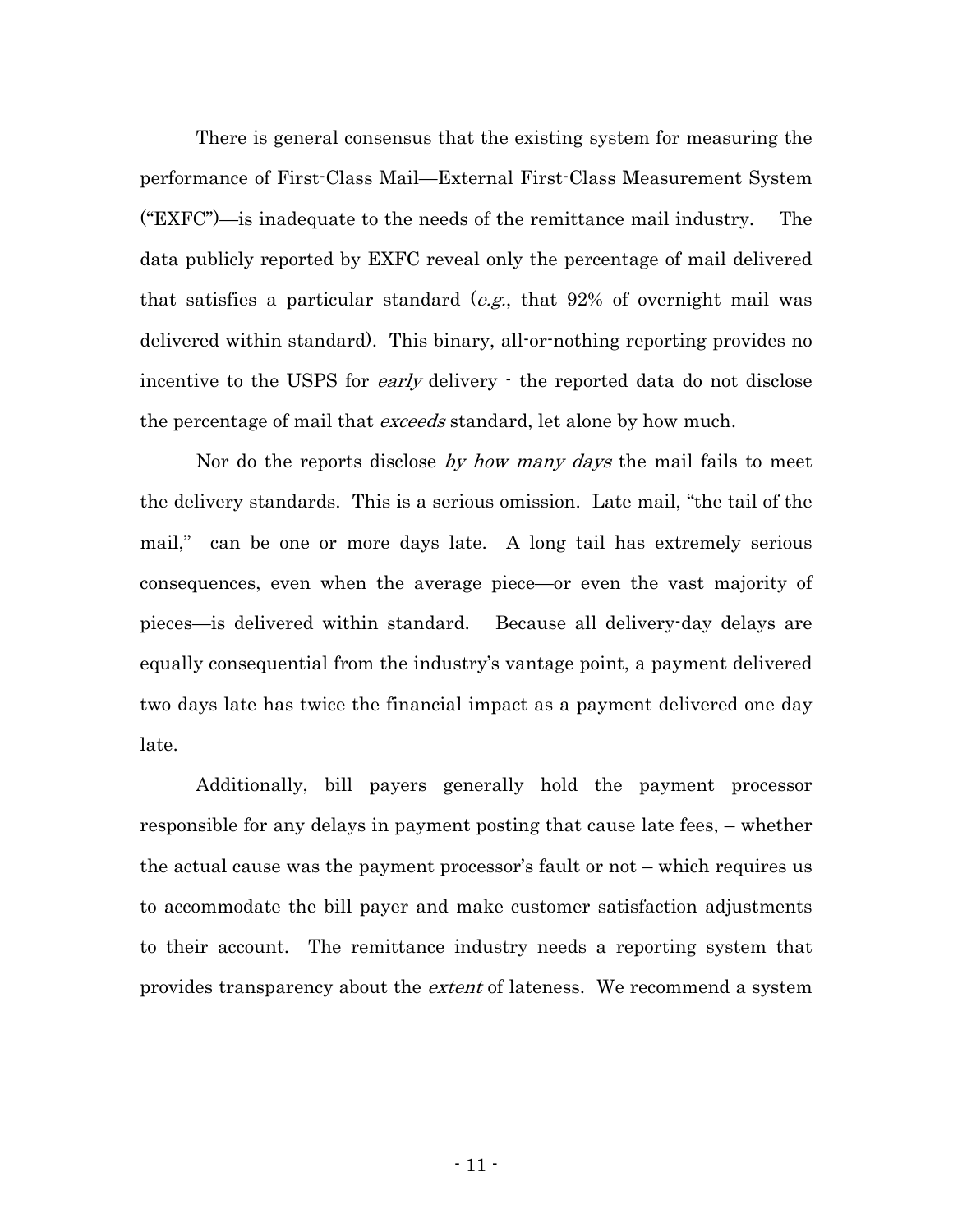that discloses not only average days to delivery, but also one that shows the cumulative percentage of delivery by post-entry day.[1](#page-11-0)

## V. NEGOTIATED SERVICE AGREEMENTS

 $\overline{a}$ 

Next, I would like to alert the Committee to a promising related development. On February 7, 2007, Bank of America and the Postal Service jointly requested approval from the Postal Regulatory Commission of a proposed Negotiated Service Agreement ("NSA") between the Bank and the Postal Service.

The proposed NSA is precedent-setting in several respects. As the "first cost-savings NSA," this proposed agreement provides the opportunity for the Postal Service to save money and create operational efficiencies for both the Postal Service and Bank of America. Among other things, it would

<span id="page-11-0"></span><sup>&</sup>lt;sup>1</sup> The remittance industry also needs information on the time of day distribution of mail deliveries to the post office boxes of remittance processors. Since payments most often include a check within the envelope, the "payment path" is not final upon delivery of the mail piece. The check itself must be delivered to the paying bank before the funds transfer is deemed complete. The transportation for much of this does not occur during so-called "normal" banking hours, but occurs in late evening and early morning hours. Thus, the timing of receipt of payment can itself have a huge impact on the collecting institution. For this reason, payment processing is usually performed both on weekends and on multiple shifts during the processing day. For many processors, the function is literally performed constantly, including holidays. Thus, staffing is a huge issue for processors and requires a complicated understanding of delivery patterns throughout the day and across days of the week. EXFC provides none of this information. We believe that this specialized need will largely be addressed by a new USPS certification of key remittance facilities. Public reporting of geographically based data into a specific delivery plant that incorporates the delivery time of substantially all (i.e., 99 percent) of the mail would greatly improve the industry's ability to monitor individual delivery plant performance.